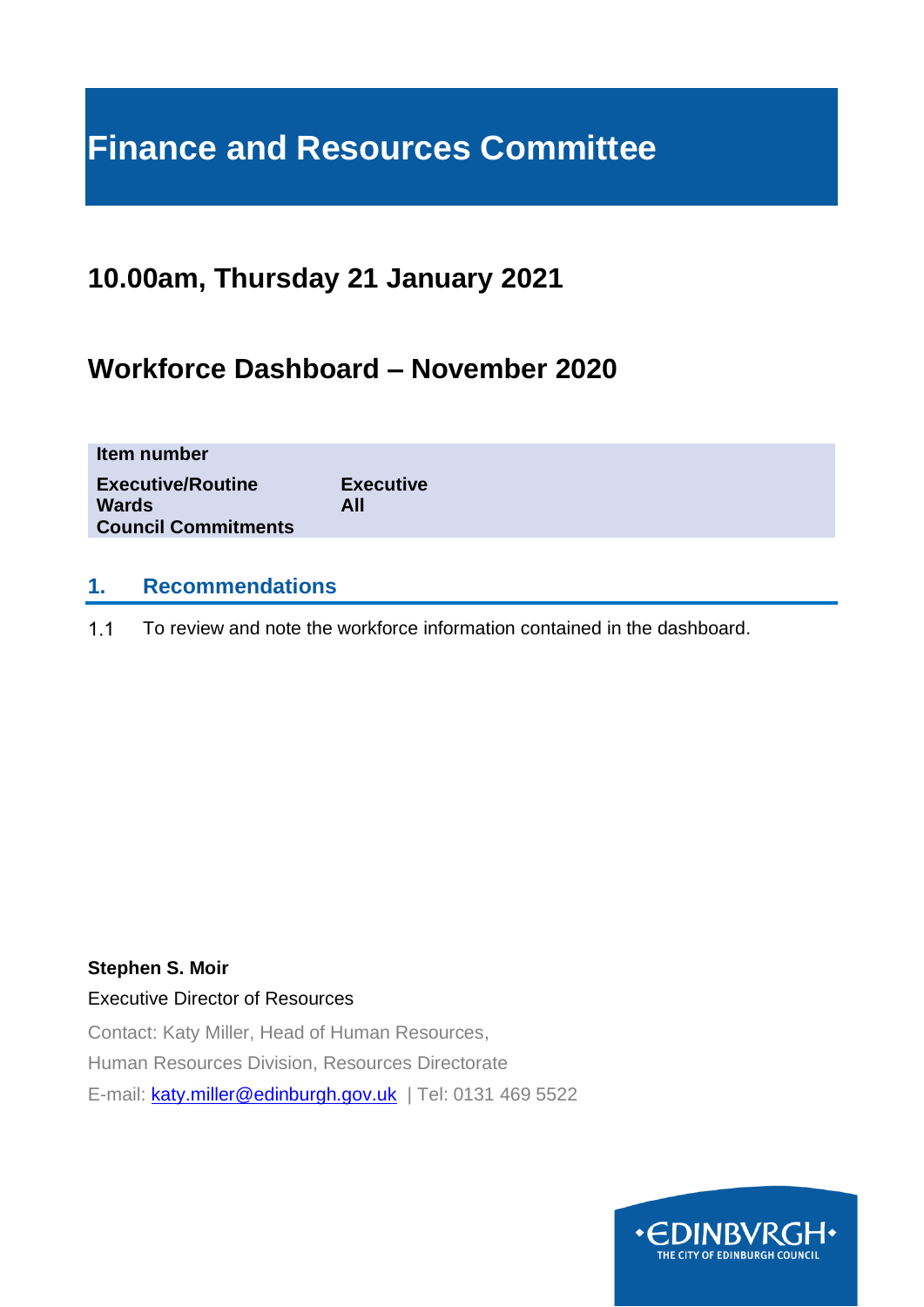**Report**

## **Workforce Dashboard**

### **2. Executive Summary**

2.1 This report provides a summary of workforce metrics for the core and flexible workforce, absence, transformation/redeployment, risk, and performance, for the period of **November 2020.**

### **3. Background**

3.1 Comparison is made to the previous dashboard reporting period, October 2020.

### **4. Main report**

- 4.1 The attached dashboard (Appendix 1) provides workforce information on:
	- the number of Full Time Equivalent (FTE) staff employed by the Council, the type of contract they are employed through and the turnover of new starts and leavers;
	- trends on absence rates, including the top five reasons for short and long-term absence;
	- the cost of the pay bill, including the cost associated with new starters and leavers;
	- insight relating to our performance framework (launched April 2017) including the percentage of annual conversations carried out.
	- the number of VERA/VR leavers and associated cumulative budget savings; and
	- the number of redeployees and associated costs.
	- Learning and Development digital and face to face satisfaction rates and event numbers.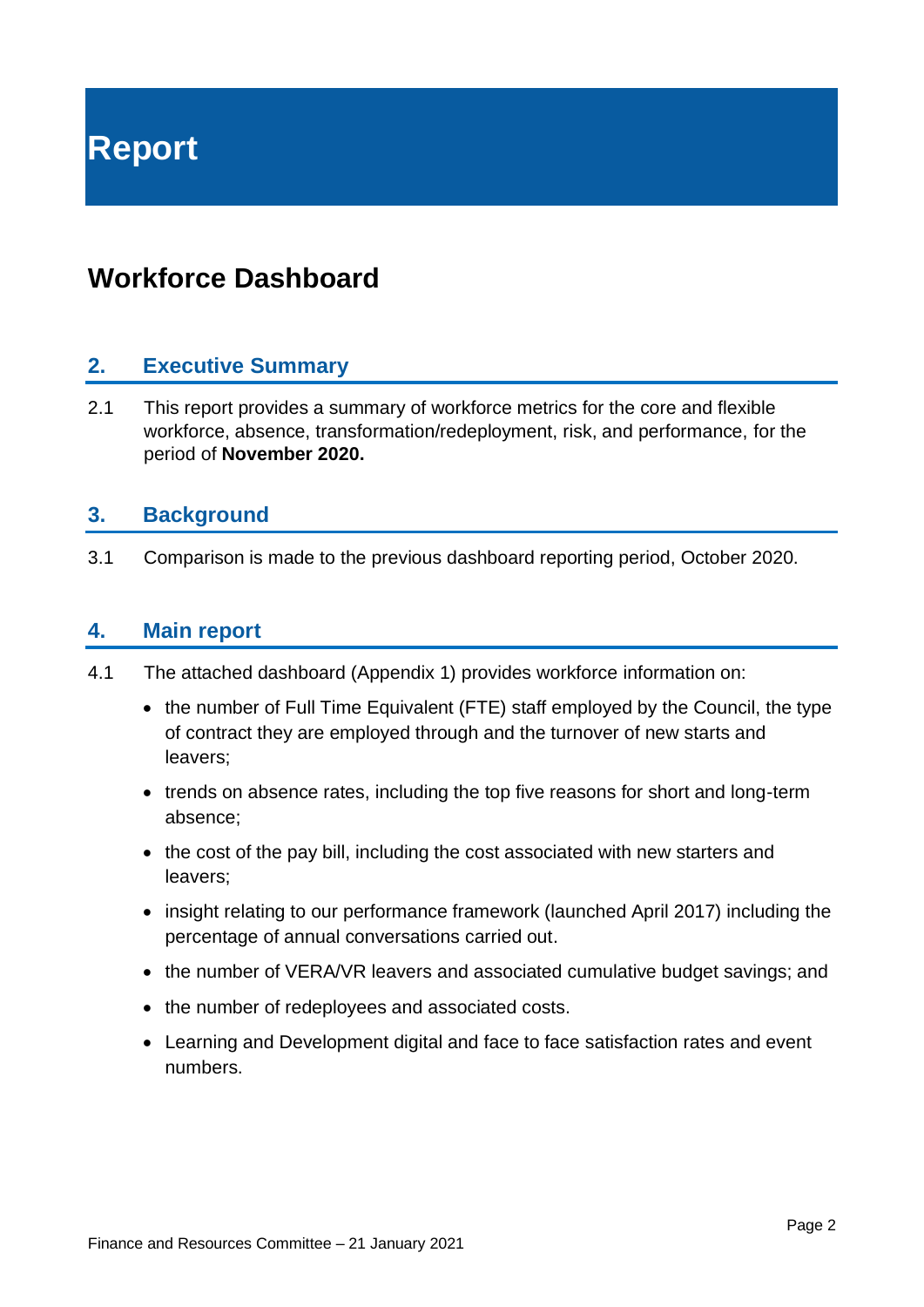### **Core Workforce**

- 4.2 All Figures referred to are contained in Appendix 3.
- 4.3 Our core workforce increased this period by 80 FTE to 14,780 FTE, and the basic salary pay bill increased by £1.7m to £460.6m. Workforce FTE and pay bill trends are shown in **Figures 1 and 2**.
- 4.4 **Figure 3** shows the change in FTE for the Local Government Employee (LGE), Teaching, Chief Official and Craft Apprentice groups between October 2020 and November 2020.
- 4.5 **Figure 4** shows the change in Directorate FTE between October 2020 and November 2020.
- 4.6 Permanent contracts increased by 8 FTE, Fixed Term Contracts (FTCs) increased by 56 FTE, acting up and secondment contracts decreased by 28 FTE and apprentice/trainee contracts increased by 1.
- 4.7 The annual cost of permanent contracts decreased by £0.1m and FTCs increased by £1.6m. The cost of acting up and secondment arrangements increased by £0.2m, and the cost of apprentices/trainees increased by £2k.
- 4.8 The cost of organisation new starts was £2.5m and the cost of leavers was £1.9m.
- 4.9 The spend on Working Time Payments (WTPs) increased by £14K to £729K.
- 4.10 **Figure 5** shows longer term Local Government Employee workforce change, between June 2015 and November 2020 (i.e. before and after Transformation).

### **Flexible Workforce**

- 4.11 In the period, this workforce was equivalent to approximately 898 FTE. The associated costs for this period decreased by £0.5m to £2.46m. (**Figure 6**).
- 4.12 The spend on the agency workforce decreased by £373K and cost the organisation £1.3m in the period. Of the total spend, 87% is attributable to the primary and secondary agency suppliers, whilst 13% relates to off-contract spend. The agency workforce this period was the equivalent of 438 FTE, with an average monthly workforce of 525 FTE (12-month average).
- 4.13 The agency cost trend is shown in **Figure 7**. Note that month on month agency cost fluctuation can be linked to the nature of the billing process.
- 4.14 The casual/supply workforce spend decreased by 76K this period to £640K. The decrease is primarily due to decreased supply workers in the Communities and Families Directorate. The casual/supply workforce this period was the equivalent of 307 FTE, with an average monthly workforce of 298 FTE (12-month average). The casual/supply cost trend is shown in **Figure 8**.
- 4.15 The total cost of overtime decreased by £61K this period to £567K. A breakdown of the spend by overtime "type" is detailed in **Figures 9** and **10**. Around 58% of the spend was made at the enhanced overtime rate, none was paid at the public holiday rate, 15% was paid at plain time, and 16% related to call-out hours. The overtime/additional hours worked this period was the equivalent of 152 FTE, with an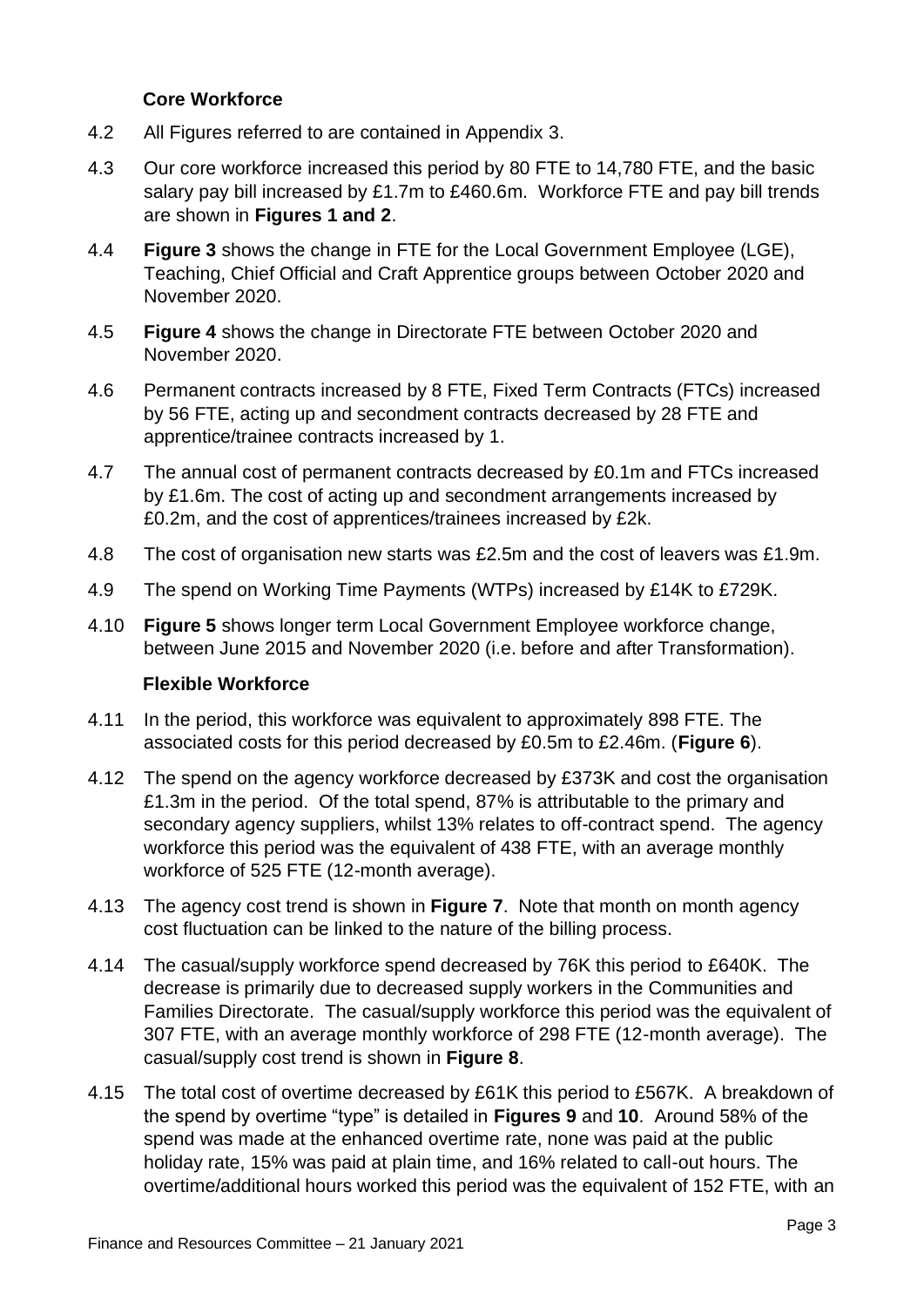average monthly workforce of 190 FTE (12-month average, callout hours excluded from FTE reporting). The overtime cost trend is shown in **Figure 11**.

### **Displaced Workforce**

- 4.16 The total number of employees on the redeployment register is the same as last period.
- 4.17 Of the 26 employees currently displaced; 18 have now been temporarily redeployed and 8 are not currently redeployed into a temporary solution but are carrying out meaningful work in their former service area.
- 4.18 The funding arrangements for the total displaced FTE is as follows; 15.2 FTE are corporately funded; 8.0 FTE are funded by their service and 1.0 FTE are funded externally
- 4.19 Of those corporately funded; 7.2 FTE are currently redeployed and 8.0 FTE are not currently redeployed. All 15.2 FTE of the corporately funded FTE have been on the redeployment register for longer than 12 months.
- 4.20 As at November 2020, £681,879 of salary costs have been saved from redeployment costs as a result of colleagues securing alternative employment within or outwith the organisation.

### **Absence**

- 4.21 In the period the monthly absence rate (reflecting days lost to absence in November 2020) increased from 4.37% (October 2020) to 4.99% (see **Figures 12, 13 and 14**). These figures exclude COVID related absence. While the Council Sickness average increased by 14% in the month, this is localised, ranging from a 2% rise in Place Directorate to a 24% rise in Communities & Families Directorate and a 34% increase in Teaching staff on the month.
- 4.22 The rolling absence rate for the organisation for the 18/19 year was 5.18%, reflecting 168K working days lost to absence in the period (approx. 748 FTE) (see **Figures 15 and 16**). The rolling absence rate for the organisation for the 19/20 year was 5.28%, reflecting 170K working days lost to absence in the period (approx. 756 FTE). Comparison of the 18/19 and 19/20 rolling rate demonstrates an overall decrease in organisation absence in the last 12 months.

### **Learning and Development**

### **Utilisation**

4.23 As most of our current delivery is facilitated through MS Teams, we have attempted to be flexible by offering as large a number of spaces as is feasible but still retaining an interactive learning experience for colleagues. We also hope that by arranging courses at a variety of times, participants will be able to access learning when it best suits their working day. We increased the number of face to face and virtual learning events throughout the month of November. Participants who completed online evaluation surveys mostly gave a rating of good or excellent. Child Protection virtual sessions had 100% excellent rating and Mental Health Awareness a 100% good rating. (**Appendix 1**).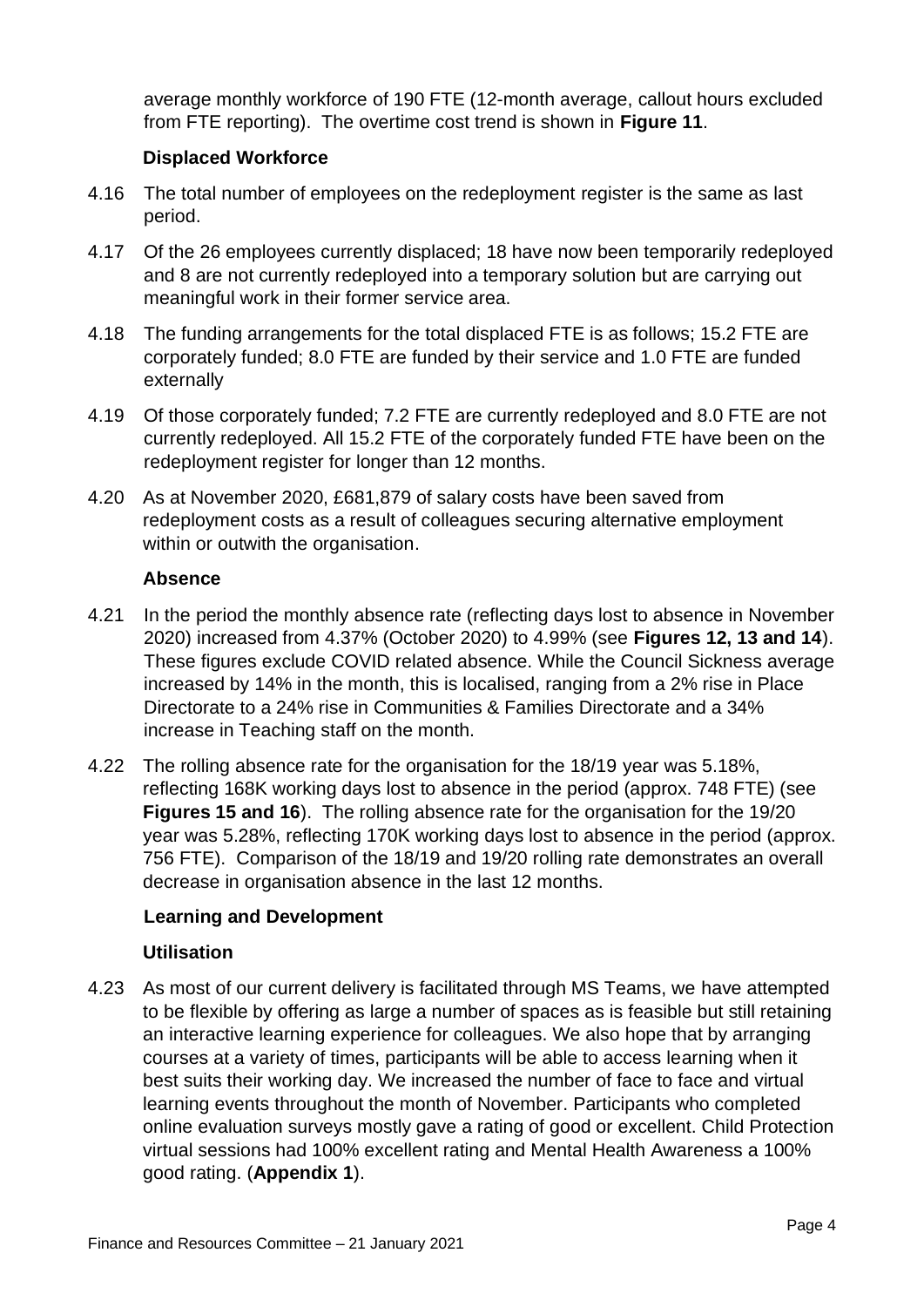4.24 The Learning and Development Team made arrangements to provide a virtual Train the Trainer session for colleagues interested in facilitation of Adult Support and Protection learning.

### **5. Next Steps**

5.1 To continue to monitor appropriate workforce data to evidence that the Council is on track to achieve targeted workforce controls and budget savings.

## **6. Financial impact**

- 6.1 The achievement of agreed £38.9m savings through voluntary redundancy.
- 6.2 Salary costs for employees on redeployment (particularly those not redeployed).
- 6.3 Opportunity cost of lost working time due to sickness absence.
- 6.4 Agency, Overtime/Additional Hours expenditure.

### **7. Stakeholder/Community Impact**

7.1 Stakeholder consultation and engagement, including senior management teams, Trade Unions and elected members, is ongoing.

### **8. Background reading/external references**

8.1 [Workforce Control Report and Dashboard to Finance and Resources Committee on](https://democracy.edinburgh.gov.uk/documents/s29453/7.7%20-%20Workforce%20Dashboard%20September%202020.pdf)  3 [December](https://democracy.edinburgh.gov.uk/documents/s29453/7.7%20-%20Workforce%20Dashboard%20September%202020.pdf) 2020.

## **9. Appendices**

- Appendix 1: Finance and Resources Committee Workforce Dashboard
- Appendix 2: Finance and Resources Committee Workforce Dashboard Glossary
- Appendix 3: Workforce Management Information and Trends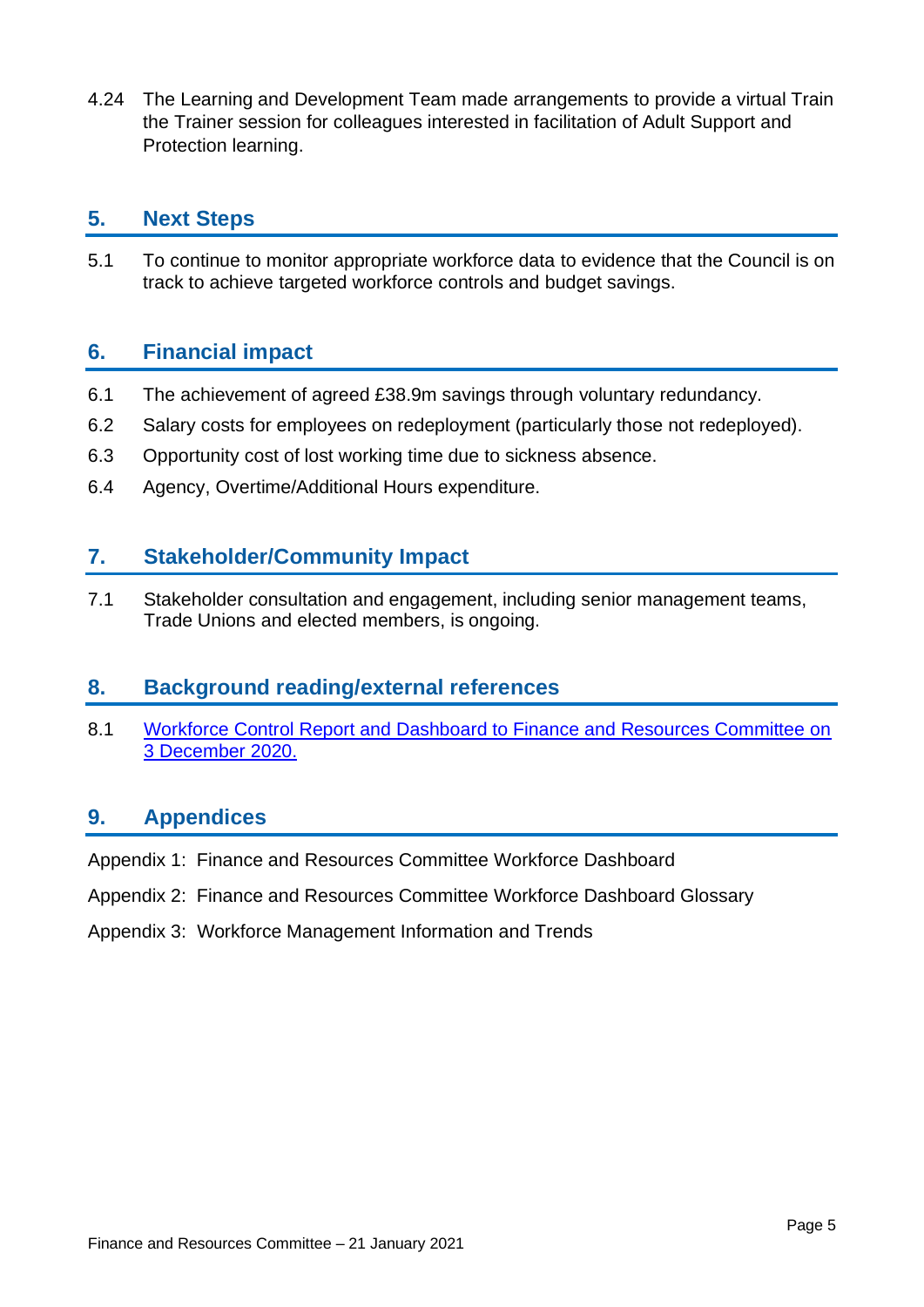### **Appendix 1: Finance and Resources Committee Workforce Dashboard**



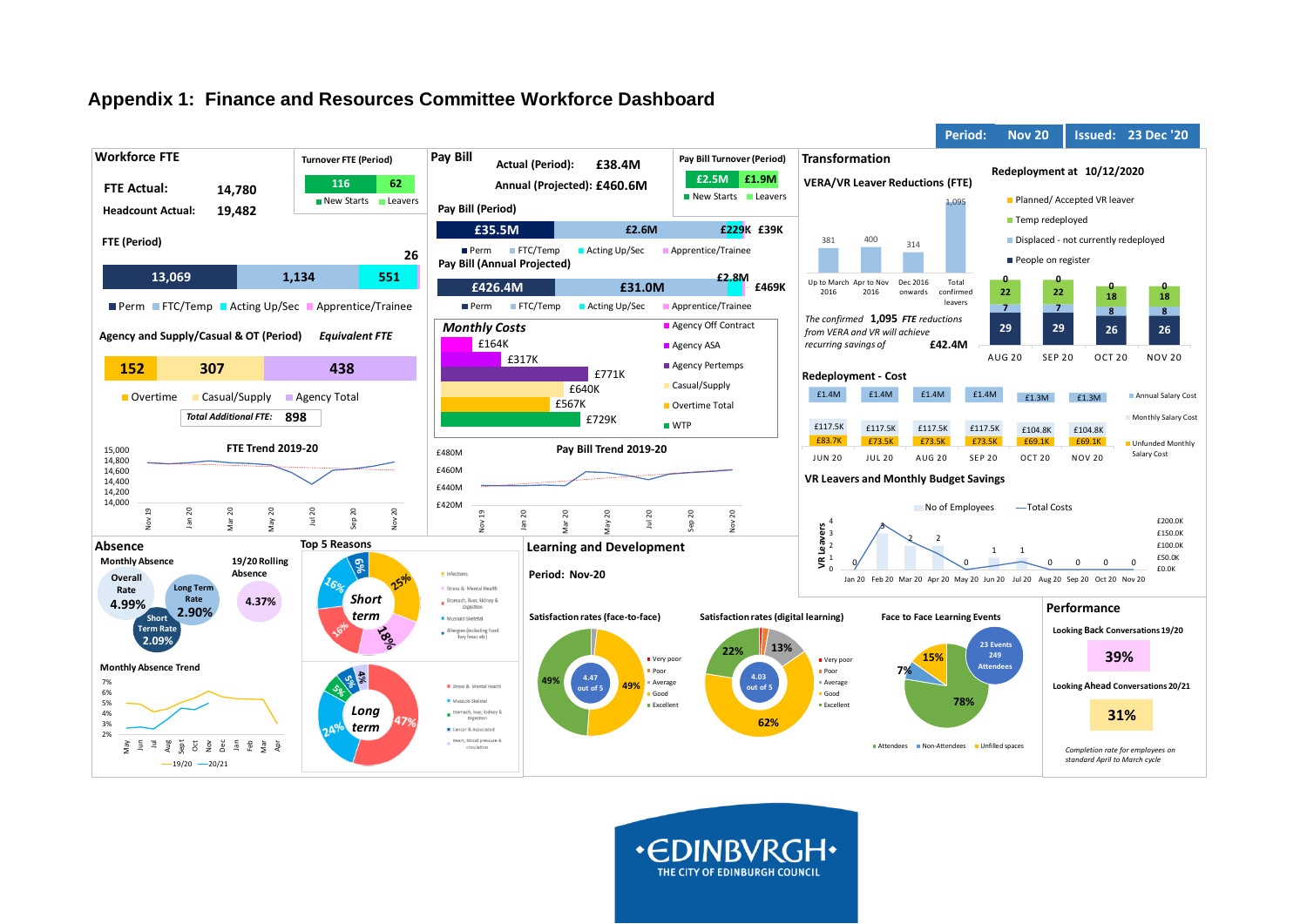### **Appendix 2: Finance and Resources Committee Workforce Dashboard**

#### **Workforce FTF**

**FTE Actual:** 

Actual-

Sum of FTF for all staff on CFC payroll Count of total contracts/positions is not reported here

Headcount Total number of individual employees on CEC payroll

#### **FTE (Period)**

Breakdown of FTE by contract type for all staff on CEC payroll. A snapshot taken on 25th of each month (post 2nd payroll calc to capture all contractual changes, leavers etc). New starts after 1st of month are removed and included in the next month's FTF analysis. This methodology enables better syncing of workforce FTE data and new start/leaver data.

#### **Additional FTE\* (Period)**

Breakdown of additional working hours utilisation for overtime represented as equivalent FTE. Agency cost and supply/casual cost converted to notional FTE value using average annual salary cost of £35/£25K per FTE.

Overtime - actual units of time claimed/paid for additional hours (excludes call-out OT hours) at last transaction date. Data extracted at week 1 to capture late payments.

Agency - cost of weekly invoicing from Pertemps, ASA and off-contract agencies for the last month. Data extracted after last weekly payroll in preceding month.

Casual/supply - cost of hours claimed at last transaction date. Data extracted at week 1 to capture late payments.

FTE calculated on the basis that a full-time Local Government Employee works 36 hours per week over 52.18 weeks (1878 hours). This calculation will be developed to take into account a 35 hour working week for Teacher contracts and any other conditions identified at consultation.

#### **FTE Trend**

Archive data from previous S&I dashboard process

Organisation new starts and leavers in the month. Does not report on internal new appointments (e.g. additional contracts, promotion) or ended contracts for multi-position holders (where other positions are still live).

Trend data - archive data from previous

S&I dashboard process.

**Turnover FTE (Period)** 

#### Absence

All tables and graphs based on preceding 12 months absence data for all staff on CEC payroll.

Data extracted at week 1 to capture late

#### **Pav Bill**

Sum of pro-rated basic salary for all **Actual (Period):** staff on CEC payroll

Annual (Projected): Sum of pro-rated basic salary for all staff on CEC payroll\*12

#### **Pav Bill (Period)**

Breakdown of basic pay by contract type for all staff on CEC payroll. Same reporting conditions as for FTE.

#### Pay Bill (Annual Projected)

Breakdown of basic pay by contract type for all staff on CEC payroll\*12. Same reporting conditions as for FTE.

For trends analysis it should be noted that workforce FTE/cost vs new start/leaver FTE/cost will never match exactly due to the "internal churn" of the existing staff population, e.g. changes to working hours, additional contracts).

#### **Monthly Costs**

#### Pay Bill Turnover (Period)

As FTE. Costings report on Actual cost of hours claimed for the annual basic salaries overtime, agency and casual/supply and (pro-rated) for new start and payments made in period. Actual cost leaver populations. of transactions for all working time

#### **Pav Bill Trend**

Archive data from previous S&I dashboard process.

### Performance

#### **Looking Ahead Conversations**

Total number of conversations where target date for completion has been reached (last day of preceding month). Data extracted at week 1 to capture late input. Different service areas have varying rolling dates for completion of GR1-4. Staff do not fall into scope for completion analysis until the last day of their target month for completion has passed.

#### Transformation

#### **VERA/VR Leaver Reductions (FTE)**

Data from Finance at week 4 of month.

#### **Redeployment - People**

Headcount of staff on redeployment reaister with status surplus, temp redeployed, future dated VERA/VR leaver. Data extracted at 27th of month.

#### **Redeployment - Cost**

Pro-rated basic salary data for staff on redeployment register.

#### **VR Leavers and Cumulative Budget Savings**

Data from Finance at week 4 of month.

#### **Looking Back Conversations**

Total number of conversations where target date for completion has been reached (last day of preceding month). Data extracted at week 1 to capture late input. For the standard cycle, all looking back meetings should have taken place by 31/03/18. Different service areas have varying rolling dates for completion of GR1-4. Staff do not fall into scope for completion analysis until the last day of their target month for completion has passed.



#### payments (variable, shifts, weekend, nights, disruption) at the last transaction date.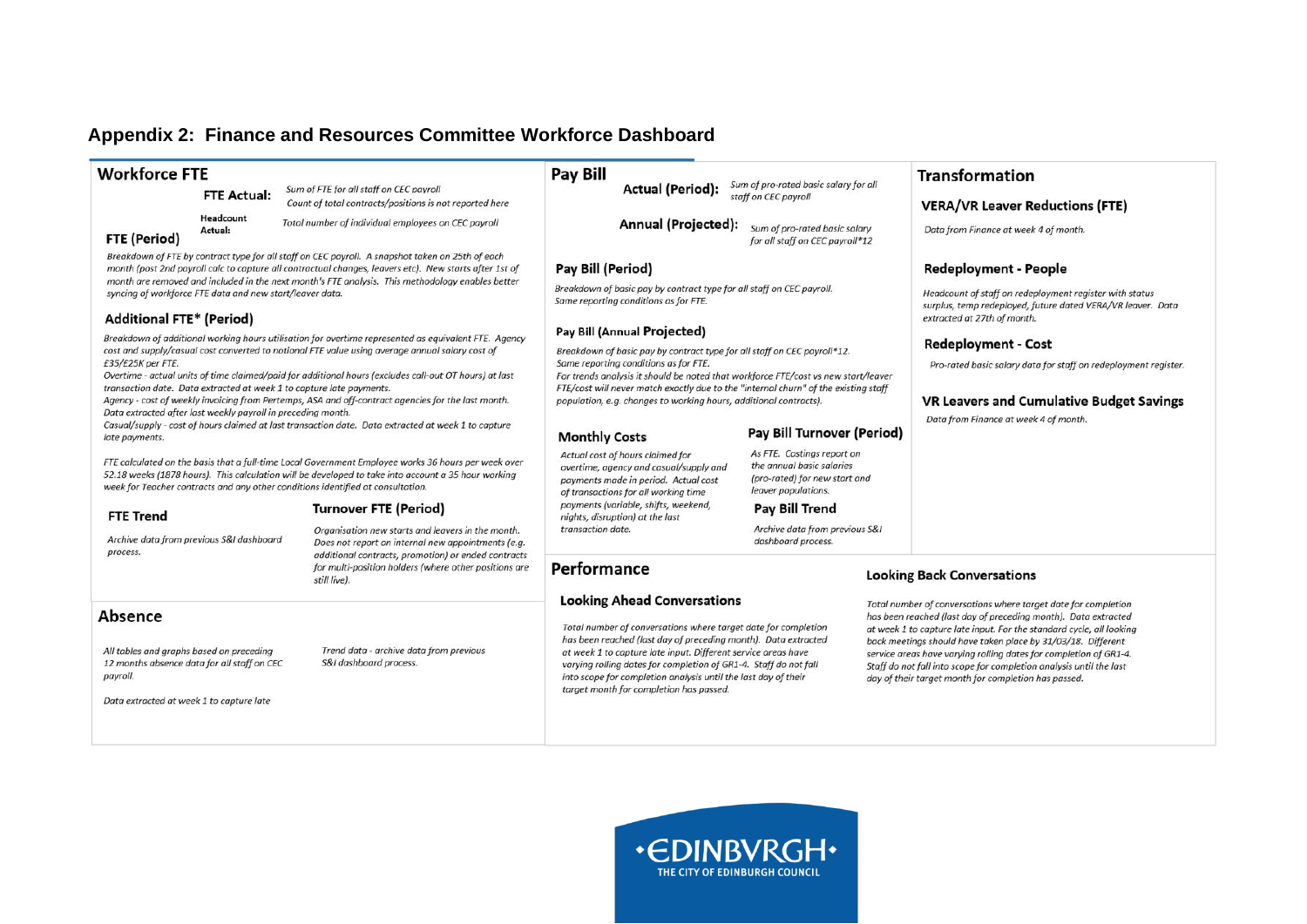

### **Appendix 3: Workforce Management Information and Trends**



|                                                              | October 2020 |           |            | November 2020 | Change in  | Change in |  |
|--------------------------------------------------------------|--------------|-----------|------------|---------------|------------|-----------|--|
| Category/ Group                                              | <b>FTE</b>   | Headcount | <b>FTE</b> | Headcount     | <b>FTE</b> | Headcount |  |
| Local Government<br>Employee GR1-<br>GR12 including<br>Craft | 10.814       | 13.502    | 10.873     | 13.586        | 58         | 84        |  |
| <b>Chief Official</b>                                        | 16           | 16        | 16         | 16            | 0          | 0         |  |
| <b>Craft Apprentice</b>                                      | 19           | 19        | 19         | 19            | 0          | 0         |  |
| <b>Teaching Total</b>                                        | 3.851        | 4,917     | 3.872      | 4.949         | 21         | 32        |  |
|                                                              |              |           |            |               |            |           |  |
| <b>Council Total</b>                                         | 14,700       | 18,454    | 14.780     | 18,570        | 80         | 116       |  |
| Note: Chief Official figures exclude Chief Executive         |              |           |            |               |            |           |  |

### **Fig. 3 Core Workforce Groups Fig. 4 Core Workforce FTE by Directorate**

|                             |        | October 2020 |            | November 2020 | Change in  | Change in<br>Headcount |  |
|-----------------------------|--------|--------------|------------|---------------|------------|------------------------|--|
| <b>Directorate</b>          | FTE.   | Headcount    | <b>FTE</b> | Headcount     | <b>FTE</b> |                        |  |
| <b>Strategy &amp; Comms</b> | 150    | 161          | 149        | 160           | -1         | -1                     |  |
| C&F                         | 7.975  | 10.427       | 8.062      | 10,557        | 87         | 130                    |  |
| <b>EH&amp;SCP</b>           | 2,092  | 2,378        | 2,078      | 2,363         | $-14$      | $-15$                  |  |
| Place                       | 2.312  | 2,703        | 2.314      | 2,702         |            | -1                     |  |
| <b>Resources</b>            | 2.148  | 2,762        | 2,156      | 2,767         |            |                        |  |
| <b>Displaced</b>            | 23     | 23           | 21         | 21            | -2         | -2                     |  |
| <b>Council Total</b>        | 14,700 | 18,454       | 14,780     | 18,570        | 80         | 116                    |  |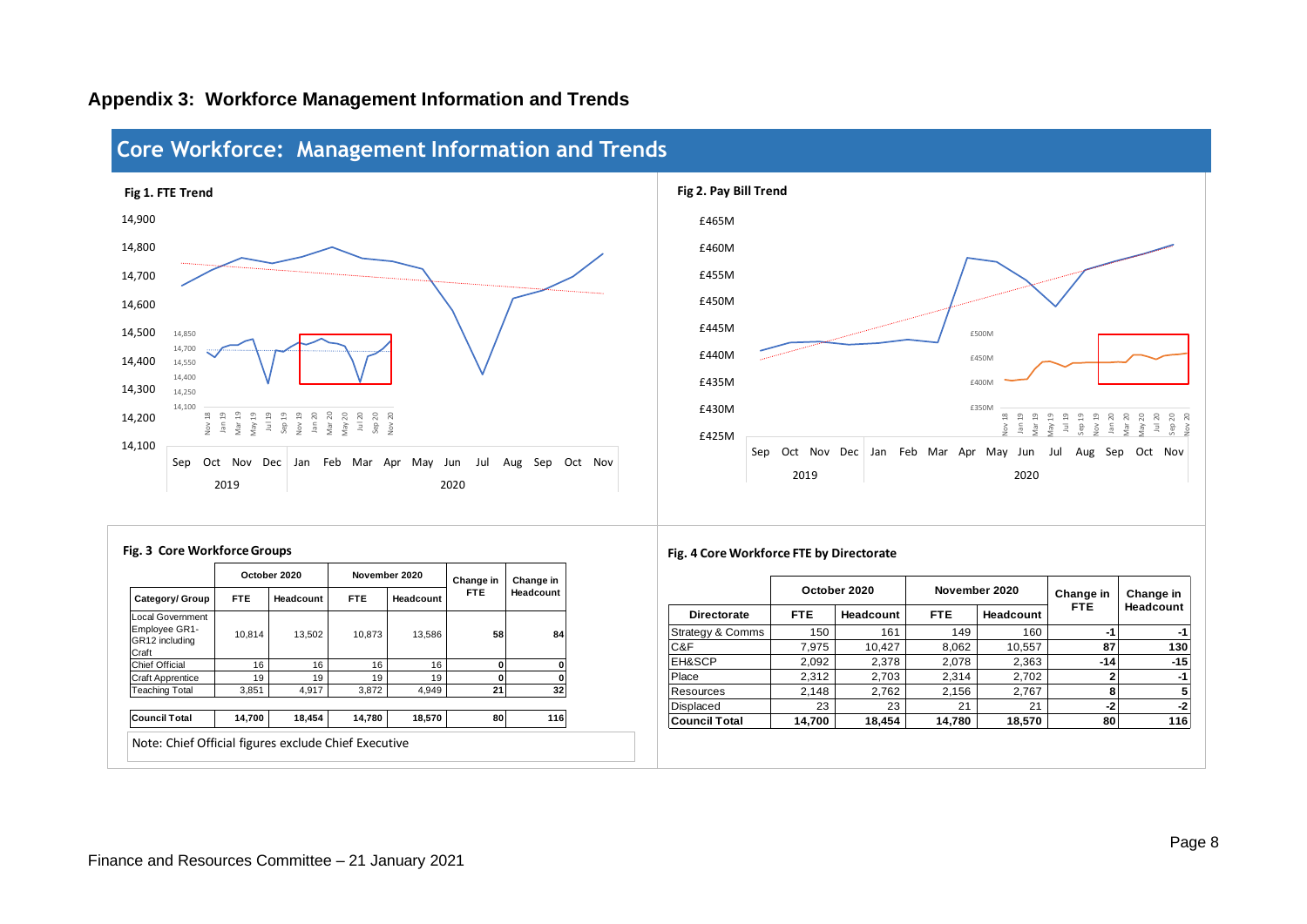## **Core Workforce: Management Information and Trends**

### **Fig 5. Local Government Employee Workforce Change June 2015 to Current Period**

|                               |                  |                  |                                |                  |                                |                  |                                       |                  |                                       |                  |                                |               |                                    |                             | June 15 to November 20                              |
|-------------------------------|------------------|------------------|--------------------------------|------------------|--------------------------------|------------------|---------------------------------------|------------------|---------------------------------------|------------------|--------------------------------|---------------|------------------------------------|-----------------------------|-----------------------------------------------------|
|                               |                  | <b>June 2015</b> |                                | <b>June 2017</b> |                                | <b>June 2018</b> |                                       | <b>June 2019</b> |                                       | <b>June 2020</b> |                                | November 2020 |                                    |                             |                                                     |
| Category/<br>Group            | Grade            | <b>FTE</b>       | <b>Basic</b><br>Salary<br>Cost | <b>FTE</b>       | <b>Basic</b><br>Salarv<br>Cost | FTE.             | <b>Basic</b><br><b>Salarv</b><br>Cost | FTE.             | <b>Basic</b><br><b>Salarv</b><br>Cost | <b>FTE</b>       | <b>Basic</b><br>Salary<br>Cost | <b>FTE</b>    | <b>Basic</b><br><b>Salary Cost</b> | Change in<br><b>LGE FTE</b> | Change in<br><b>LGE Basic</b><br><b>Salary Cost</b> |
|                               | GR1              | 624              | £8.1M                          | 638              | £8.4M                          | 595              | £8.1M                                 | 576              | £8.3M                                 | 240              | £3.6M                          | 239           | £3.5M                              | $-386$                      | $-£4.5M$                                            |
| <b>Front Line</b>             | GR <sub>2</sub>  | 244              | £3.4M                          | 198              | £2.9M                          | 170              | £2.5M                                 | 167              | £2.6M                                 | 496              | £7.8M                          | 508           | £8.0M                              | 264                         | £4.5M                                               |
| <b>Staff</b>                  | GR <sub>3</sub>  | 2,374            | £38.2M                         | 2,124            | £34.9M                         | 2,089            | £35.1M                                | 1,965            | £34.9M                                | 2,038            | £37.3M                         | 1,989         | £36.3M                             | $-385$                      | $-£1.9M$                                            |
|                               | GR4              | 2,479            | £45.8M                         | 2,567            | £48.1M                         | 2,444            | £46.8M                                | 2,549            | £52.0M                                | 2,445            | £51.8M                         | 2,402         | £50.7M                             | $-77$                       | £4.9M                                               |
|                               | GR <sub>5</sub>  | 1,808            | £40.6M                         | 1,563            | £35.2M                         | 1,545            | £35.3M                                | 1,634            | £39.6M                                | 1,674            | £41.9M                         | 1,724         | £42.7M                             | $-85$                       | £2.1M                                               |
| <b>Front Line</b><br>Manager/ | GR <sub>6</sub>  | 1,421            | £37.1M                         | 1,337            | £35.9M                         | 1,397            | £38.0M                                | 1,444            | £41.8M                                | 1,402            | £42.2M                         | 1.265         | £37.6M                             | $-156$                      | £0.4M                                               |
| <b>Specialist</b>             | GR7              | 1,520            | £48.0M                         | 1,296            | £42.1M                         | 1,294            | £42.4M                                | 1,294            | £45.2M                                | 1,300            | £46.8M                         | 1,308         | £46.9M                             | $-212$                      | $-£1.1M$                                            |
|                               | GR8              | 776              | £29.2M                         | 652              | £25.1M                         | 689              | £26.7M                                | 700              | £29.0M                                | 711              | £30.3M                         | 721           | £30.6M                             | $-55$                       | £1.4M                                               |
|                               | GR9              | 359              | £15.9M                         | 280              | £12.9M                         | 281              | £13.0M                                | 279              | £13.9M                                | 276              | £14.2M                         | 284           | £14.5M                             | $-75$                       | $-£1.4M$                                            |
| Managers                      | GR <sub>10</sub> | 118              | £6.3M                          | 123              | £6.5M                          | 117              | £6.4M                                 | 120              | £7.0M                                 | 127              | £7.7M                          | 127           | £7.7M                              | 10                          | £1.3M                                               |
|                               | GR <sub>11</sub> | 47               | £3.0M                          | 36               | £2.3M                          | 36               | £2.4M                                 | 38               | £2.7M                                 | 33               | £2.4M                          | 34            | £2.5M                              | $-13$                       | $-£0.5M$                                            |
|                               | GR <sub>12</sub> | 31               | £2.2M                          | 33               | £2.4M                          | 38               | £2.8M                                 | 42               | £3.3M                                 | 40               | £3.3M                          | 41            | £3.4M                              | 10                          | £1.2M                                               |
|                               | <b>Total</b>     | 11,801           | £277.8M                        | 10,849           | £256.8M                        | 10,694           | £259.4M                               | 10,808           | £280.5M                               | 10,782           | £289.2M                        | 10,642        | £284.3M                            | $-1,159$                    | £6.5M                                               |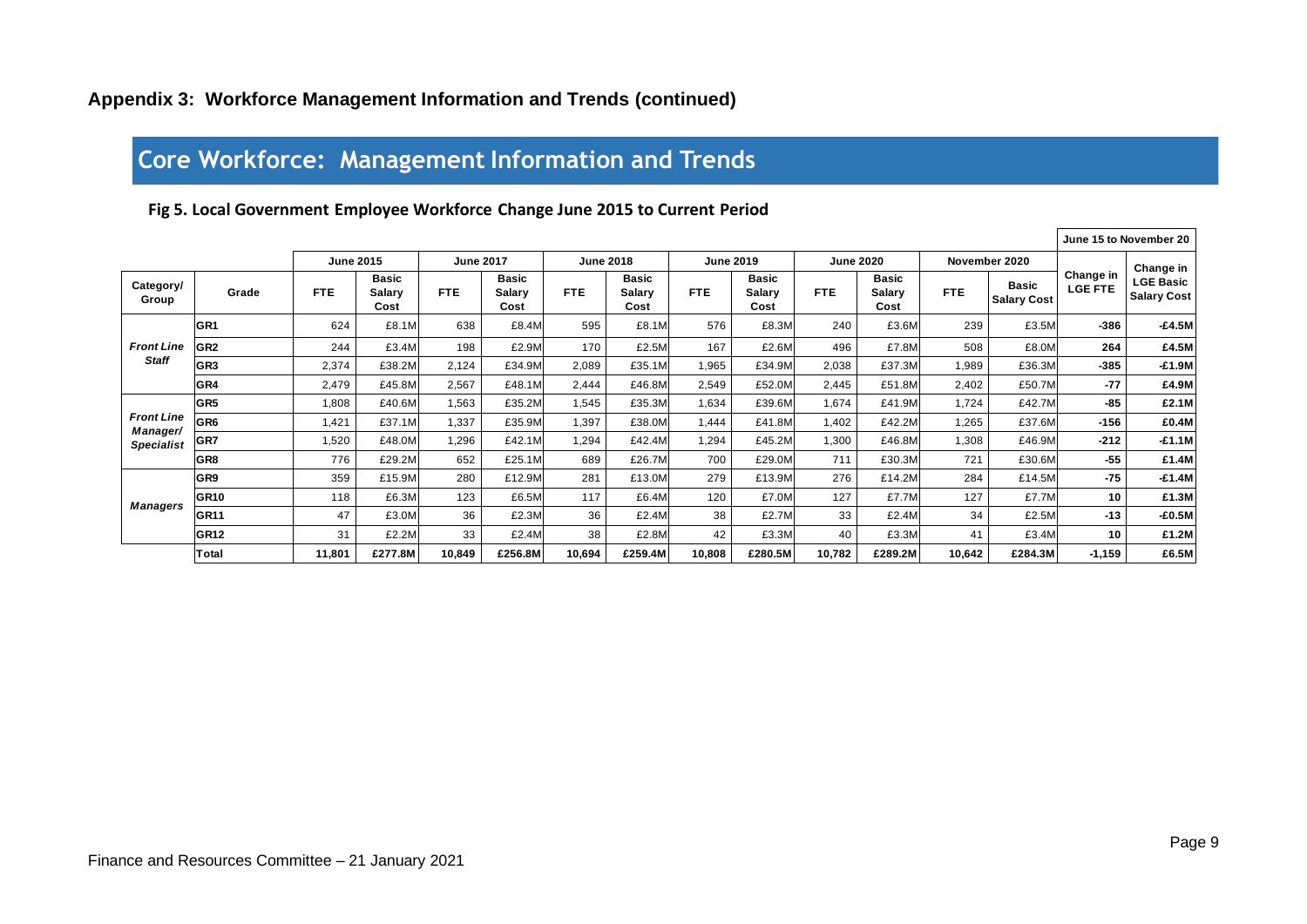### **Appendix 3: Workforce Management Information and Trends (continued)**